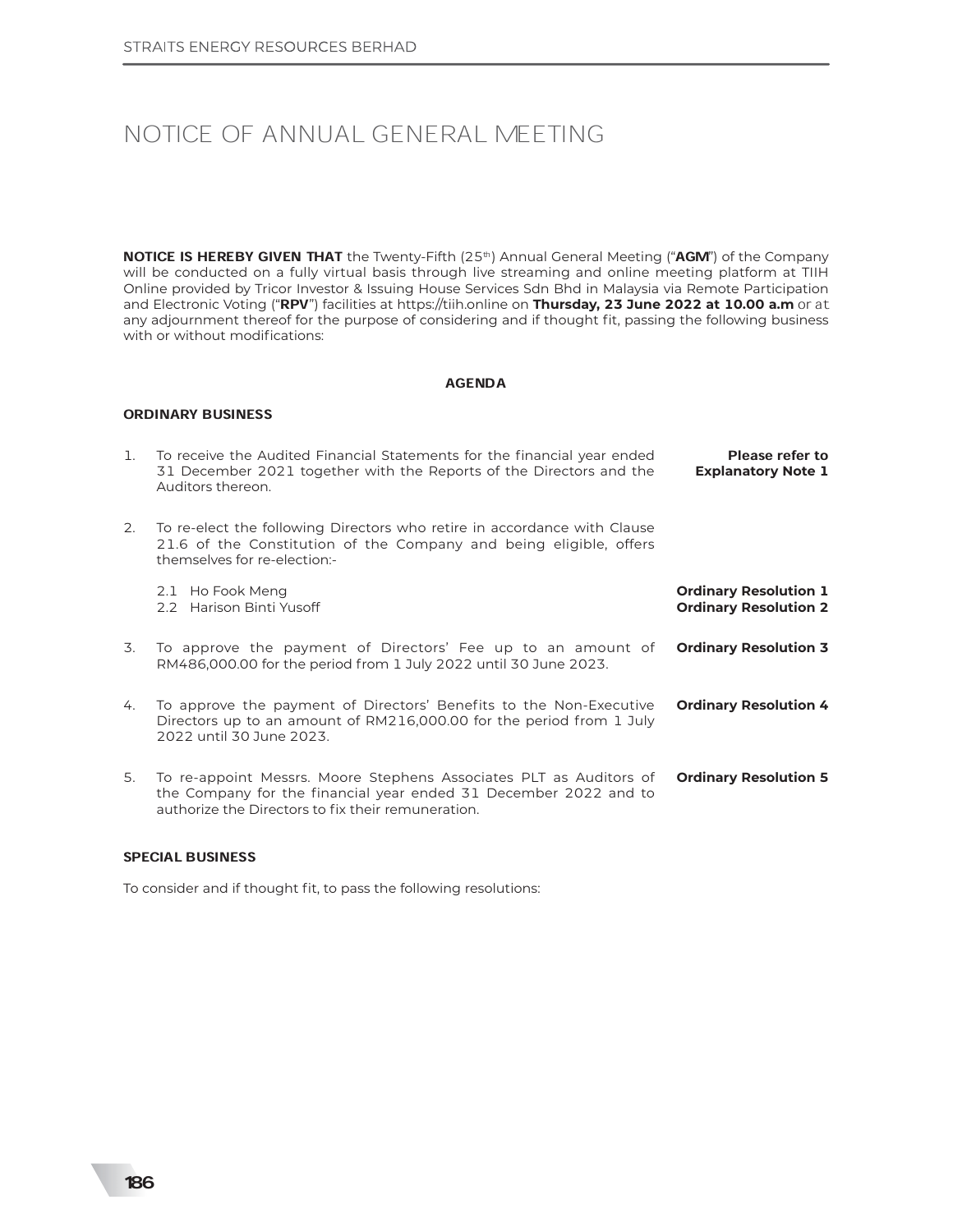### NOTICE OF ANNUAL GENERAL MEETING

#### 6. Authority to Issue Shares Pursuant to Section 75 and 76 of the Ordinary Resolution 6 **Companies Act, 2016**

"THAT subject always to the Companies Act 2016 ("the Act"), the Constitution of the Company and approvals from Bursa Malaysia Securities Berhad ("Bursa Securities") and any other Governmental/Regulatory Authorities, where such approval is necessary, authority be and is hereby given to the Directors of the Company, pursuant to the Act, to allot shares in the Company at any time and upon such terms and conditions and for such purposes as the Directors of the Company may, in their absolute discretion, deem fit, provided that the aggregate number of shares to be issued pursuant to this resolution does not exceed twenty percent (20%) of the total number of issued shares (excluding treasury shares) of the Company for the time being, to be utilized until 31 December 2022 as empowered by Bursa Securities pursuant to the extension of the implementation period of the enhanced general mandate announced by Bursa Malaysia Berhad on 23 December 2021 and thereafter, ten per centum (10%) of the total number of issued shares of the Company for the time being as stipulated under Rule 6.04 of the ACE Market Listing Requirements of Bursa Securities to be utilized before the conclusion of the next AGM of the Company.

AND THAT the Directors be and are hereby empowered to obtain the approval for the listing of and quotation for the additional shares so issued on Bursa Securities.

AND THAT such authority shall commence immediately upon the passing of this resolution and continue to be in force until the conclusion of the next AGM of the Company."

#### 7. Proposed Renewal of Existing Shareholders' Mandate for Recurrent Related Party Transactions (ªRRPTs) of a Revenue or Trading Nature **Ordinary Resolution 7**

"THAT, subject always to the Companies Act 2016 ("the Act"), the Constitution of the Company and the Bursa Securities ACE Market Listing Requirements ("Listing Requirements"), approval be and is hereby given to the Company and/or its subsidiaries to enter into all transactions involving the interests of Directors, major shareholders or persons connected with Directors and/or major shareholders of the Group ("Related Parties") as described in the Circular to Shareholders dated 29 April 2022 provided that such transactions are:-

- (i) recurrent transactions of a revenue or trading nature;
- (ii) necessary for the day-to-day operations;
- (iii) carried out in the ordinary course of business and on normal commercial terms which are not more favorable to the Related Parties than those generally available to the public; and
- (iv) are not to the detriment of the minority shareholders.

#### ("RRPTs Mandate").

AND THAT such approval shall continue to be in force until:-

(a) the conclusion of the next AGM of the Company, at which time it will lapse, unless by a resolution passed at that meeting, the authority is renewed; or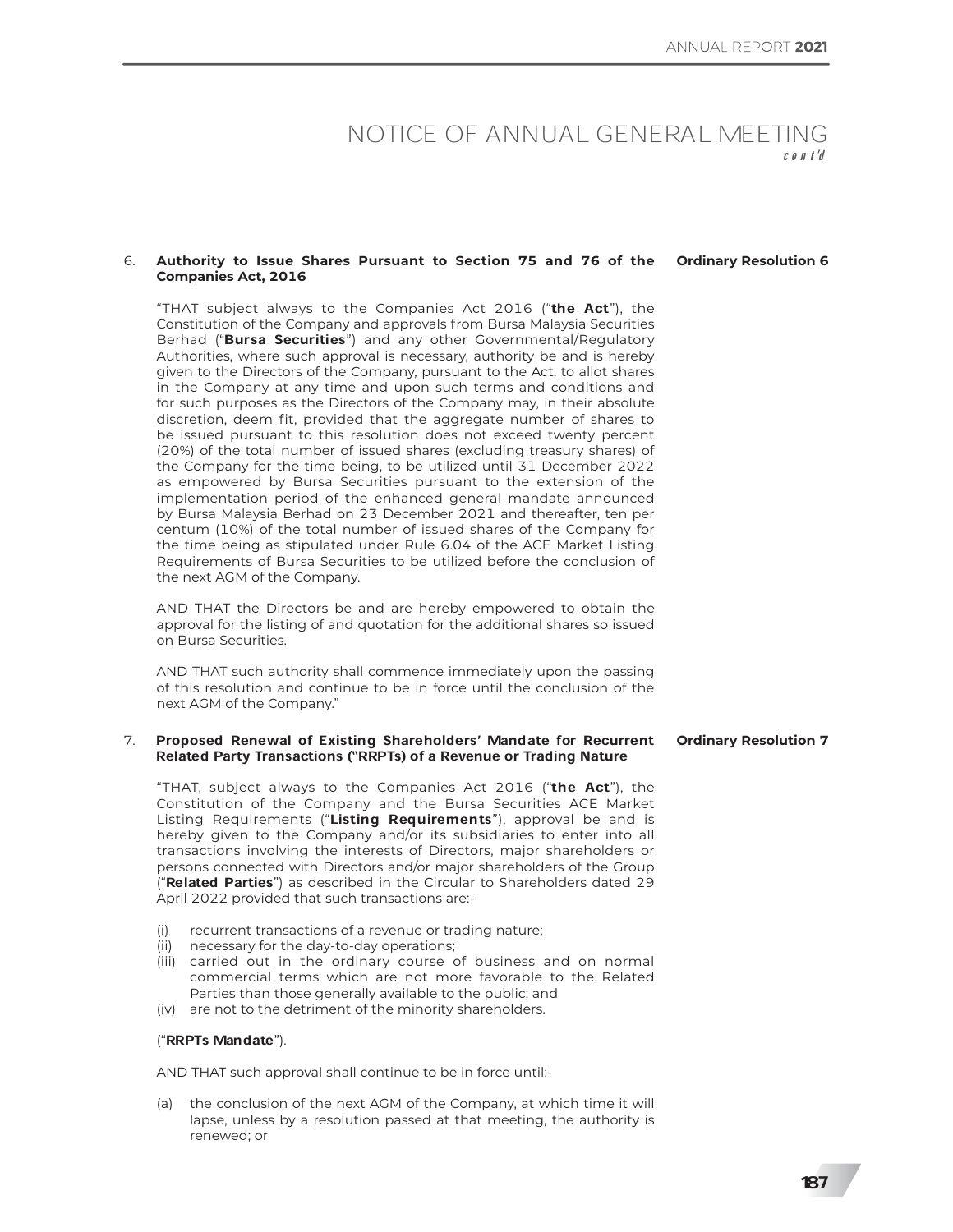## NOTICE OF ANNUAL GENERAL MEETING cont'd

- (b) the expiration of the period within which the next AGM of the Company is required to be held pursuant to Section 340 of the Act (but shall not extend to such extension as may be allowed pursuant to Section 340(4) of the Act); or
- (c) revoked or varied by a resolution passed by shareholders in a general meeting;

whichever is earlier; and the aggregate value of the RRPTs be disclosed in the annual report of the Company.

AND THAT the Directors be and are hereby authorized to complete and do all such acts and things (including executing all such documents as may be required) as they may consider expedient or necessary to give effect to the Proposed Renewal of Shareholders' Mandate.

#### 8. Proposed New Shareholders' Mandate for RRPTs of a Revenue or Trading Nature **Ordinary Resolution 8**

THAT subject always to the Act, the Constitution of the Company and the Listing Requirements, approval be and is hereby given to the Company and/or its subsidiaries to enter into RRPTs of a revenue or trading nature as set out in the Circular to Shareholders dated 29 April 2022 provided that such transactions and/ or arrangement are:

- (i) recurrent transactions of a revenue or trading nature;
- (ii) necessary for the day-to-day operations;
- (iii) carried out in the ordinary course of business and on normal commercial terms which are not more favorable to the Related Parties than those generally available to the public; and
- (iv) are not to the detriment of the minority shareholders.

#### ("New RRPTs Mandate").

AND THAT such approval shall continue to be in force until:-

- (a) the conclusion of the next AGM of the Company, at which time it will lapse, unless by a resolution passed at that meeting, the authority is renewed; or
- (b) the expiration of the period within which the next AGM of the Company is required to be held pursuant to Section 340 of the Act (but shall not extend to such extension as may be allowed pursuant to Section 340(4) of the Act); or
- (c) revoked or varied by a resolution passed by shareholders in a general meeting;

whichever is earlier; and the aggregate value of the RRPTs be disclosed in the annual report of the Company.

AND THAT the Directors be and are hereby authorized to complete and do all such acts and things (including executing all such documents as may be required) as they may consider expedient or necessary to give effect to the Proposed New Shareholders' Mandate.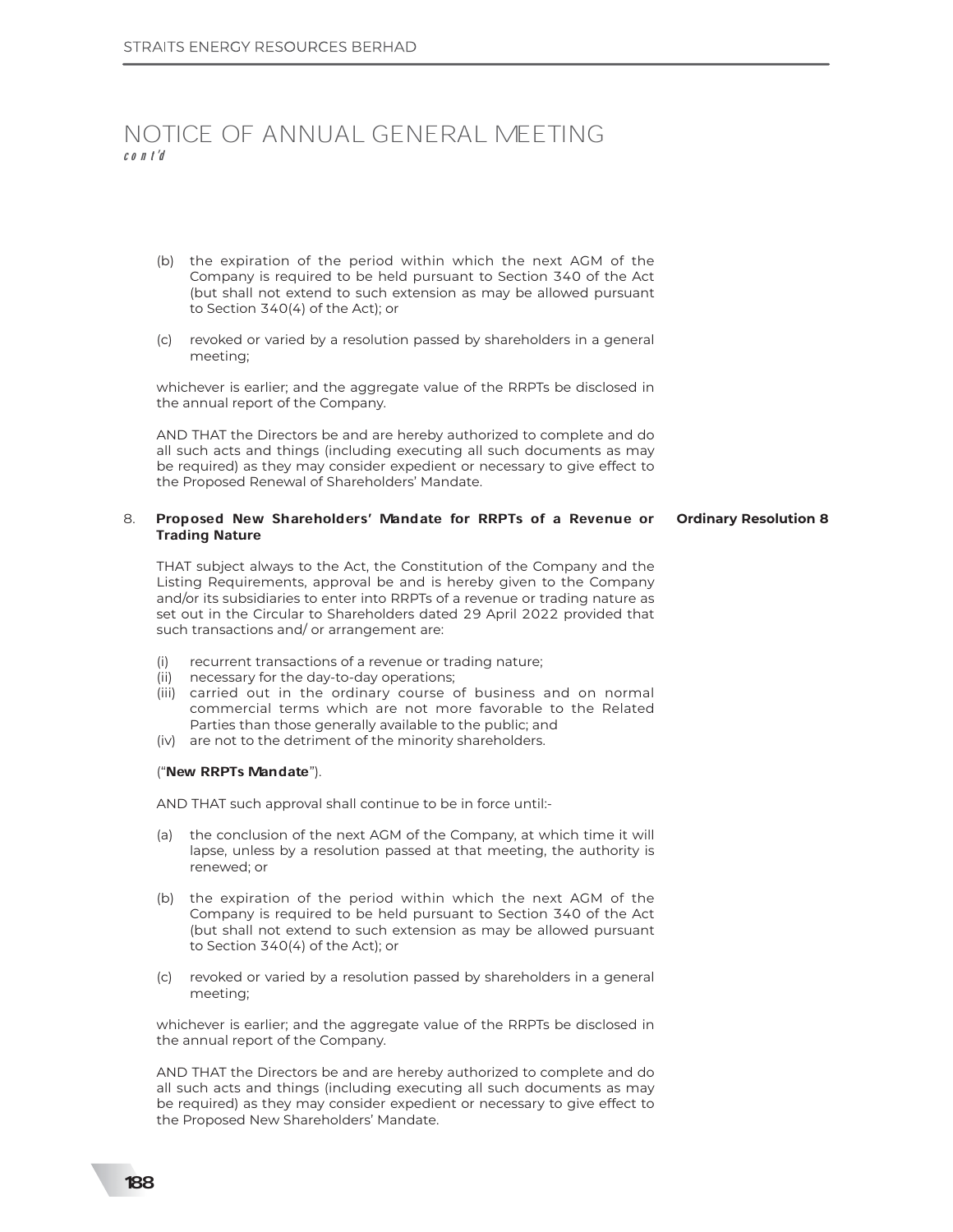### NOTICE OF ANNUAL GENERAL MEETING  $c \cdot n +' d$

9. To transact any other business of which due notice shall have been given in accordance with the Companies Act 2016 and the Company's Constitution.

#### **BY ORDER OF THE BOARD**

WAN HASLINDA BINTI WAN YUSOFF (MAICSA 7055478) SSM PC No: 202008002798

**SANGAR NALLAPPAN (MACS 01413)** SSM PC No: 202008002985

**Company Secretaries** 

Port Klang Dated: 29 April 2022

#### Notes:-

- Only depositors whose names appear in the Record of Depositors as at 16 June 2022 shall be regarded as  $\mathbf{1}$ . members and be entitled to attend, participate, speak and vote at the AGM.
- A member shall be entitled to appoint another person as his/her proxy to exercise all or any of his/her rights to 2. attend, participate, speak and vote in his/her stead pursuant to Section 334 of the Companies Act 2016. There shall be no restriction as to the qualification of the proxy.
- Where a member of the Company is an Exempt Authorised Nominee which holds ordinary shares in the  $\overline{3}$ Company for multiple beneficial owners in one securities account "**Omnibus Account**"), there is no limit to the number of proxies which the Exempt Authorised Nominee may appoint in respect of each Omnibus Account it holds
- 4 Where a member appoints more than one (1) proxy, the appointment shall be invalid unless he/she specifies the proportion of his/her shareholding to be represented by each proxy.
- 5 Any alterations in the Proxy Form must be initialed by the member.
- The instrument appointing a proxy shall be in writing under the hand of the appointer or his/her attorney duly 6 authorised in writing. If the appointer is a corporation, the instrument must be executed under its Common Seal or under the hand of an attorney so authorised.
- 7. Pursuant to Paragraph 8.31A (1) of the ACE Market Listing Requirements of Bursa Malaysia Securities Berhad, all resolutions set out in the Notice of AGM will be put to vote by poll. For this purpose, the Company has appointed Tricor as poll administrator to conduct the poll voting electronically and Asia Securities Sdn. Bhd as the scrutineers to verify the poll results.
- A Shareholder who has appointed a proxy or attorney or authorized representative to attend, participate and vote 8. at this AGM via RPV must request his/her proxy to register himself/herself for RPV at TIIH Online website at https:// tiih.online.

#### Please follow the Procedures for RPV in the Administrative Guide to Shareholders.

The instrument appointing a proxy and the power of attorney or other authority, if any, under which it is signed  $\Omega$ or a notarially certified copy of that power of attorney, must be deposited at the Share Registrar office, at Tricor Investor & Issuing House Services Sdn Bhd, Unit 32-01, Level 32, Tower A, Vertical Business Suite, Avenue 3, Bangsar South, No. 8, Jalan Kerinchi, 59200 Kuala Lumpur, Wilayah Persekutuan OR alternatively, the Customer Service Centre at Unit G-3, Ground Floor, Vertical Podium, Avenue 3, Bangsar South, No. 8, Jalan Kerinchi, 59200 Kuala Lumpur OR you have the option to lodge the proxy appointment electronically via TIIH Online at https://tiih.online or email to is enquiry@my.tricorglobal.com not less than 48 hours before the time holding the AGM or at any adjournment thereof.

Please refer to the procedures as set out in the Administrative Guide for the electronic lodgement of proxy form.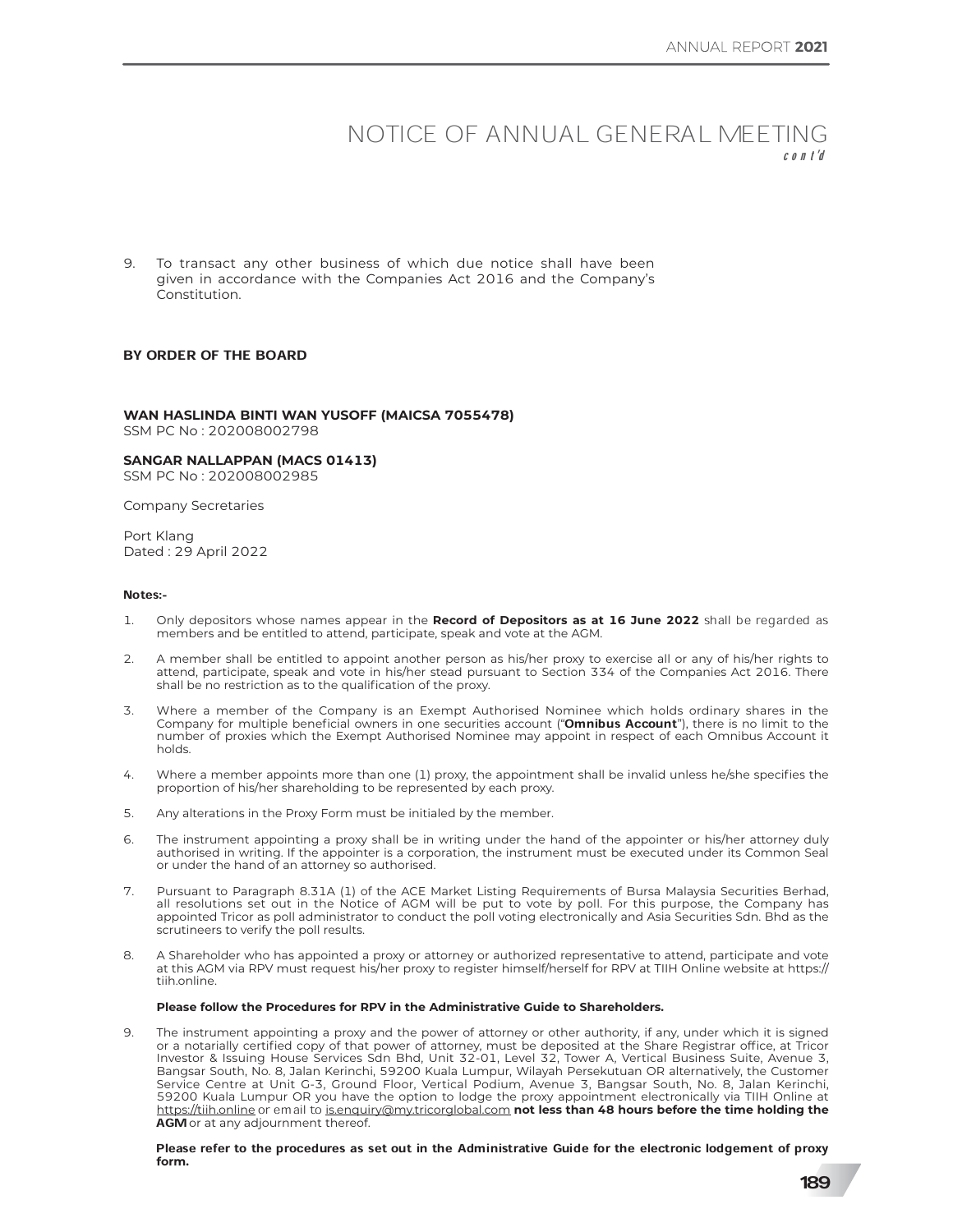# NOTICE OF ANNUAL GENERAL MEETING cont'd

#### 10. Personal Data Privacy:

By submitting an instrument appointing a proxy(ies) and/or representative(s) to attend, participate, speak and vote at the 25<sup>th</sup> AGM and/or any adjournment thereof, a member of the Company:-

- consents to the collection, use and disclosure of the member's personal data by the Company (or its agents) for the purpose of the processing and administration by the Company (or its agents) of proxies and representatives appointed for the AGM (including any adjournment thereof) and the preparation and compilation of the attendance lists, minutes and other documents relating to the AGM (including any adjournment thereof), and in order for the Company (or its agents) to comply with any applicable laws, listing rules, regulations and/or guidelines (collectively, the "Purposes");
- (ii) warrants that where the member discloses the personal data of the member's proxy(ies) and/or representative(s) to the Company (or its agents), the member has obtained the prior consent of such proxy(ies) and/or representative(s) for the collection, use and disclosure by the Company (or its agents) of the personal data of such proxy(ies) and/or representative(s) for the Purposes; and
- (iii) agrees that the member will indemnify the Company in respect of any penalties, liabilities, claims, demands, losses and damages as a result of the member's breach of warranty.

#### **EXPLANATORY NOTES TO THE AGENDA:-**

#### **Item 1 of the Agenda**

This item is meant for discussion only. The provisions of Section 340 (1) of the Companies Act, 2016 require that the audited financial statements and the Reports of the Directors and Auditors thereon be laid before the Company at its Annual General Meeting. As such this Agenda item is not a business which requires a resolution to be put to vote by Shareholders.

#### **Item 3 and 4 of the Agenda - Ordinary Resolution 3 & 4**

#### **Directors' Fees and Benefits**

Section 230 (1) of the Companies Act 2016, provides amongst others, that "the fees" of the Directors and "any benefits" payable to the Directors shall be approved at a general meeting. In this respect, the Board agreed that the shareholders' approval shall be sought at the 25<sup>th</sup> AGM on the Directors' fees and benefit in two (2) separate resolutions

The payment of the Directors' Fees for the period from 1 July 2022 until 30 June 2023 will only be made if the proposed resolution 3 has been approved at the 25<sup>th</sup> AGM of the Company.

In determining the estimated total amount of Directors' Benefit, the Board had considered various factors which include amongst others, the number of scheduled and Special Board meetings, scheduled and Special Board Committee meetings as well as the number of Non-Executive Directors (NEDs) involved in these meetings.

The estimated sum of RM216,000.00 is for Directors' Benefits for the period from 1 July 2022 until 30 June 2023. The payment of the directors' benefit will be made on monthly basis and/or as and when incurred if the Proposed Resolution 4 has been passed at the 25<sup>th</sup> AGM. The Board is of the view that it is fair and equitable for the Directors to be paid on a monthly basis and/or as and when incurred, given that they have duly discharged their duties and responsibilities and provided their services to the Company throughout the said period.

#### Item 5 of the Agenda - Ordinary Resolution 5

#### Re-appointment of Auditor

The Audit Committee had undertaken an annual assessment of the external auditors. Messrs, Moore Stephens Associates PLT including independence, scope of audit, audit fee, expert and experience, performance based on annual audit scope and planning. The Audit Committee was satisfied with the suitability of Messrs. Moore Stephens Associates PLT on the quality of audit, performance, competency and sufficiency of resources the external audit team provided to the Group.

190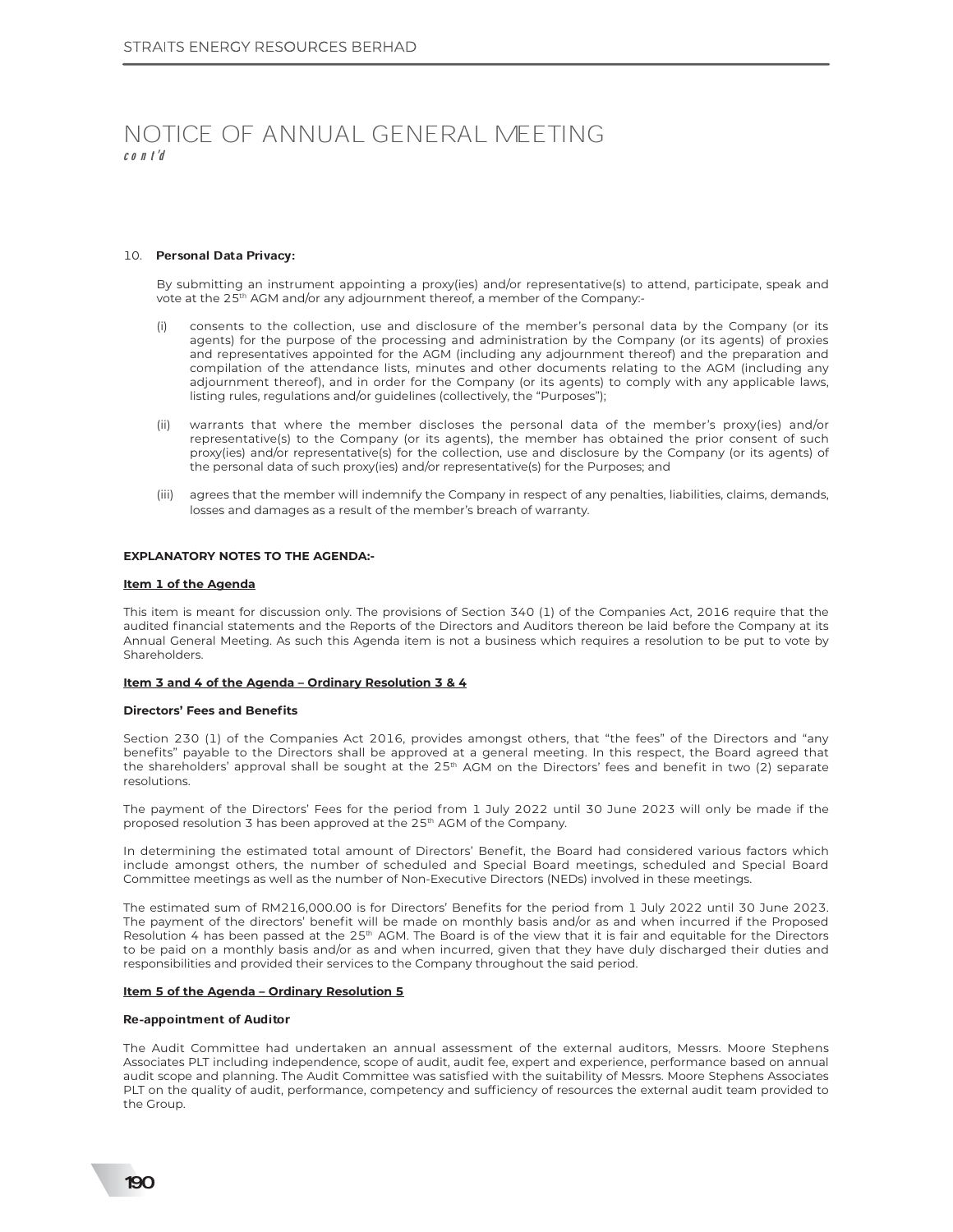# NOTICE OF ANNUAL GENERAL MEETING

#### **Item 6 of the Agenda - Ordinary Resolution 6**

#### **Authority to Issue Shares pursuant to Sections 75 and 76 of the Companies Act, 2016**

The proposed ordinary resolution, if passed, will empower the Directors of the Company to issue and allot ordinary shares of the Company from time to time and to grant rights to subscribe for shares in the Company, convert any securities into shares in the Company, or allot shares under an agreement or option or offer, provided that the aggregate number of shares allotted pursuant to this resolution does not exceed 20% of the total number of issued shares (excluding treasury shares) of the Company for the time being ("Proposed 20% General Mandate") up to 31 December 2022

The Company had been granted a general mandate on the authority to issue shares pursuant to the Companies Act 2016 by its shareholders at the Twenty Fourth (24th) AGM of the Company held on 24 June 2021, to empower the Directors to issue and allot shares in the capital of the Company from time to time at such price and upon such terms and conditions, for such purposes and to such person or persons whomsoever the Directors may in their absolute discretion deem fit, provided always that the aggregate number of shares issued does not exceed twenty percent (20%) of the total number of issued shares of the Company at any point in time by 31 December 2021, and thereafter, the general mandate will be reinstated to 10% limit (hereinafter referred to as the "Previous Mandate").

The Company wishes to renew the said mandate at the 25<sup>th</sup> AGM of the Company. The Previous Mandate granted by the shareholders had not been utilized and hence, no proceed was raised therefrom. As part of Bursa Malaysia Securities Berhad's ("Bursa Securities") continuous support and assistance to listed corporations in these trying and challenging times amid the COVID-19 pandemic, Bursa Securities had via its letter dated 23 December 2021 resolved to extend the implementation period of the increased 20% general mandate to allow a listed issuer to seek a higher general mandate under Paragraph 6.04 of the ACE Market Listing Requirements of Bursa Securities of not more than twenty per centum (20%) of the total number of issued shares (excluding treasury shares) for new issue of securities by way of private placement ("20% General Mandate") up to 31 December 2022 provided that a listed issuer which has obtained shareholders' approval for the 20% General Mandate at a general meeting in 2021 but has not utilized it to issue new securities on or before 31 December 2021; or a listed issuer which has not sought shareholders' approval for the 20% General Mandate at a general meeting in 2021.

The 20% General Mandate may be utilized to issue new securities until 31 December 2022, and thereafter, the ten per centum (10%) of the total number of issued shares of the Company for the time being as stipulated under Paragraph 6.04 of the ACE Market Listing Requirements of Bursa Securities shall apply ("10% General Mandate"). The 20% General Mandate and 10% General Mandate are sought to provide flexibility to the Company for allotment of shares without convening a general meeting, which may be both time and cost-consuming, if the need arises.

The Board, having considered the current and prospective financial position, and future financial needs of the Group, is of the opinion that the increase in general mandate limit for new issue of shares of up to 20% is in the best interest of the Company and its shareholders. These 20% General Mandate and 10% General Mandate would provide the Company with additional fundraising flexibility to undertake fundraising activities in an expeditious and efficient manner. The funds raised may be used for the purpose of funding investment(s), working capital and/or acquisitions(s).

#### **Item 7 of the Agenda - Ordinary Resolution 7**

#### Proposed Renewal of Shareholders' Mandate

The proposed Resolution 7, if passed, will enable the Company and/or its subsidiaries to enter into the recurrent related party transactions of a revenue or trading nature which are necessary for the Group's day-to-day operations, subject to the transactions being in the ordinary course of business and on normal commercial terms which are not more favourable to the related parties than those generally available to the public and are not to the detriment of the minority shareholders of the Company.

This mandate shall lapse at the conclusion of the next AGM unless authority for the renewal is obtained from the shareholders of the Company at a general meeting.

Further information on the Proposed Renewal of the Recurrent RPTs Mandate is set out in the Circular to Shareholders dated 29 April 2022, which is available at the Company's corporate website at www.straits-energyresources.com.